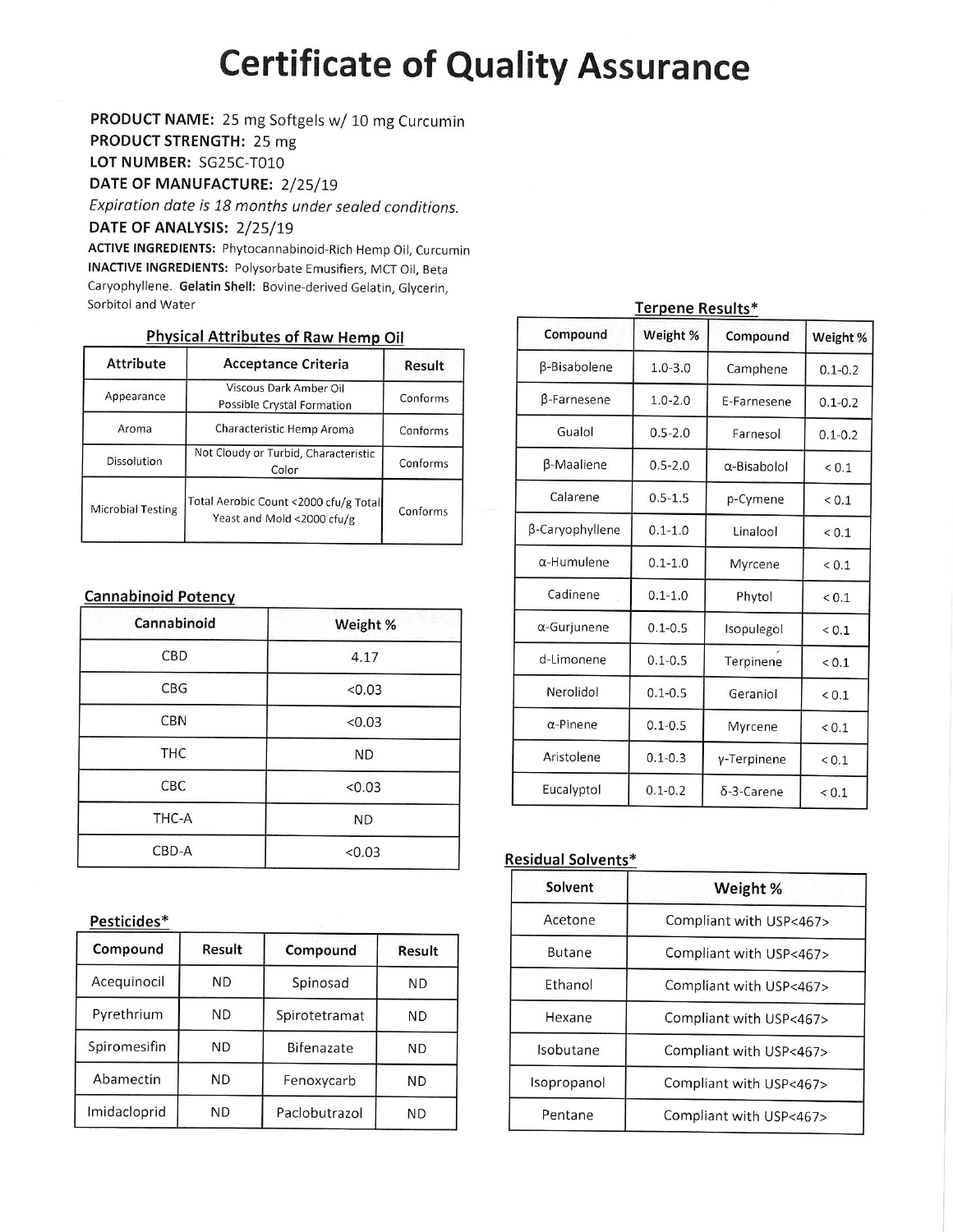# **Certificate of Quality Assurance**

PRODUCT NAME: 25 mg Softgels w/ 10 mg Curcumin

PRODUCT STRENGTH: 25 mg LOT NUMBER: SG25C-T010

DATE OF MANUFACTURE: 2/25/19

Expiration date is 18 months under sealed conditions. DATE OF ANALYSIS: 2/25/19 ACTIVE INGREDIENTS: Phytocannabinoid-Rich Hemp Oil, Curcumin

**INACTIVE INGREDIENTS: Polysorbate Emusifiers, MCT Oil, Beta** Caryophyllene. Gelatin Shell: Bovine-derived Gelatin, Glycerin, Sorbitol and Water

# **Heavy Metals\***

| Metal   | Result                  |
|---------|-------------------------|
| Cadmium | Compliant with USP<233> |
| Lead    | Compliant with USP<233> |
| Arsenic | Compliant with USP<233> |
| Mercury | Compliant with USP<233> |

# Analysis Results for Finished Product\*\*

| <b>Attribute</b>         | <b>Acceptance Criteria</b>                                         | Result   |
|--------------------------|--------------------------------------------------------------------|----------|
| Appearance               | Dark Red Amber Oval Soft<br><b>Gelatin Capsule</b>                 | Conforms |
| Aroma                    | Characteristic                                                     | Conforms |
| Cannabinoid Content      | 26.05 mg Total Cannabinoids,<br><b>THC Not Detected</b>            | Conforms |
| Circumin Content         | 13.43 mg per soft gel                                              | Conforms |
| <b>Microbial Testing</b> | Total Aerobic Count <2000 CFU/g<br>Total Yeast and Mold <200 CFU/g | Conforms |

\* Results based on testing of multiple batches of hemp oil raw material.

\*\* As obtained from supplier COA.

Certified by:

Matthew Plenert, Ph.D Head Chemist and Quality Manager

 $-M=\sqrt{2}$ 

 $10 - 29 - 19^{9}$ 

Date

 $91 - 82 - 01 - 41$   $11 - 22 - 11 - 22 = 0$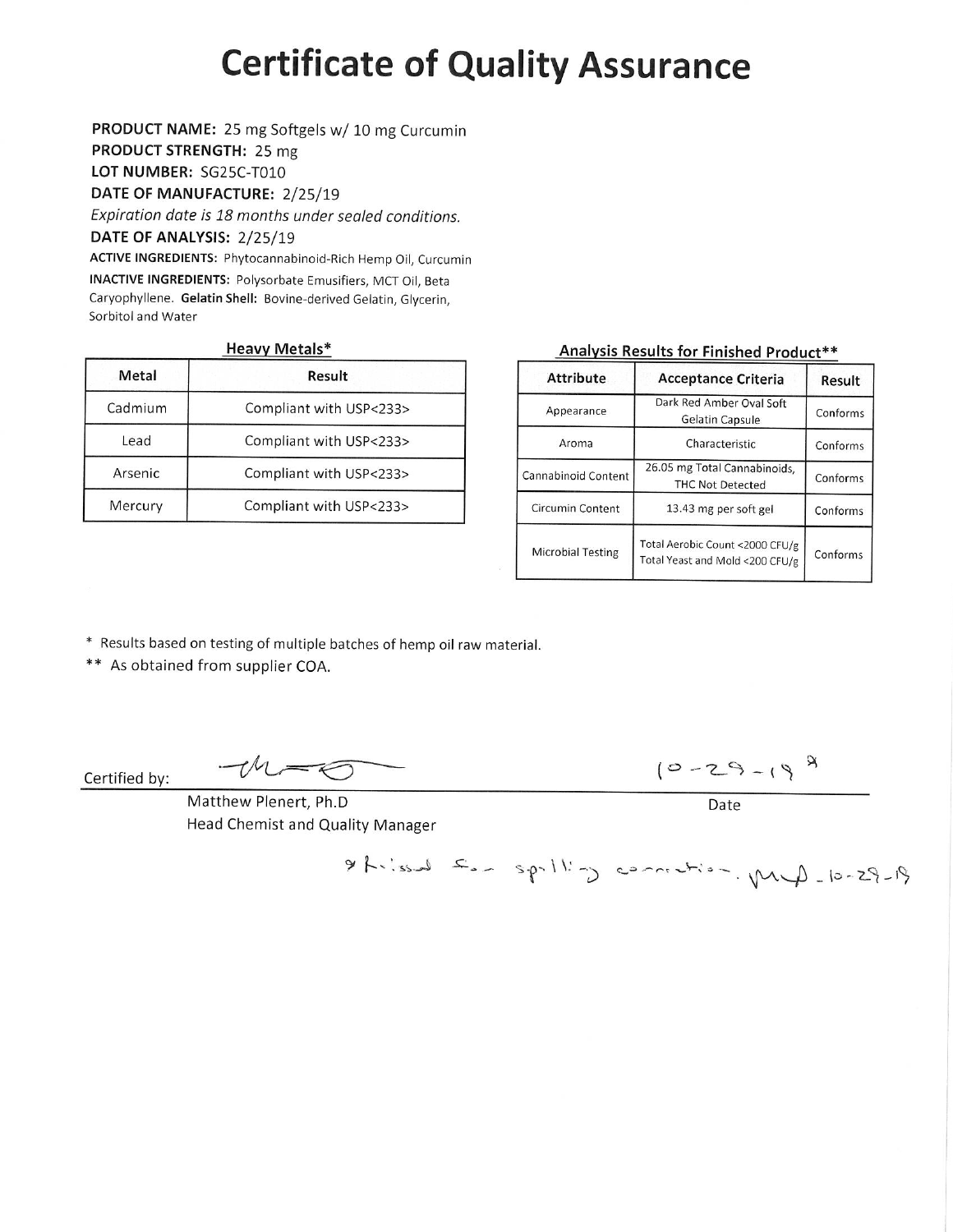



**Job Number: Report Date: ORELAP#:** 03/11/2019 OR100028 **Received:** 03/04/19 09:35 **Purchase Order:** 19-002200 **Report Number:** 19-002200-00

## This report cannot be used for ODA, OHA or OLCC compliance requirements.

| <b>Product identity:</b><br><b>Laboratory ID:</b> | SG <sub>25</sub> C<br>19-002200-0002 |        |              |                | <b>Client Batch ID:</b><br>SG25C-T010<br><b>Sample Date:</b> |                                      |                   |  |
|---------------------------------------------------|--------------------------------------|--------|--------------|----------------|--------------------------------------------------------------|--------------------------------------|-------------------|--|
|                                                   |                                      |        |              | <b>Summary</b> |                                                              |                                      |                   |  |
| Potency:                                          |                                      |        |              |                |                                                              |                                      |                   |  |
| Analyte per 0.5g                                  | <b>Result</b>                        | Limits | <b>Units</b> | <b>LOQ</b>     |                                                              | CBD-Total per 0.5g                   | 29.2 mg/0.5g      |  |
| CBD per 0.5g                                      | 29.2                                 |        | mg/0.5g      | 0.0167         |                                                              |                                      |                   |  |
| CBDV per 0.5q <sup>t</sup>                        | 0.181                                |        | mg/0.5g      | 0.0167         |                                                              | THC-Total per 0.5g                   | $< 0.031$ mg/0.5g |  |
|                                                   |                                      |        |              |                |                                                              | (Reported in milligrams per serving) |                   |  |
| <b>Pesticides:</b>                                |                                      |        |              |                |                                                              |                                      |                   |  |

#### *All analytes passing and less than LOQ.*

#### **Metals:**

*Less than LOQ for all analytes.*

#### **Microbiology:**

*Less than LOQ for all analytes.*

 $\equiv$  $\sim$   $\sim$   $\sim$  $\overline{a}$  $\frac{1}{2}$   $- - - - -$ 

 $\equiv$  $\overline{a}$  $\overline{a}$  $\overline{a}$   $\equiv$  $\sim$  $\equiv$  $\overline{a}$  $\overline{a}$  $\equiv$  $\sim$  $\sim$   $\equiv$ 

Page 1 of 11

Test results relate only to the parameters tested and to the samples as received by the laboratory. Test results meet all requirements of NELAP and the Pixis quality assurance plan unless<br>otherwise noted. This report shall arrangements have been made.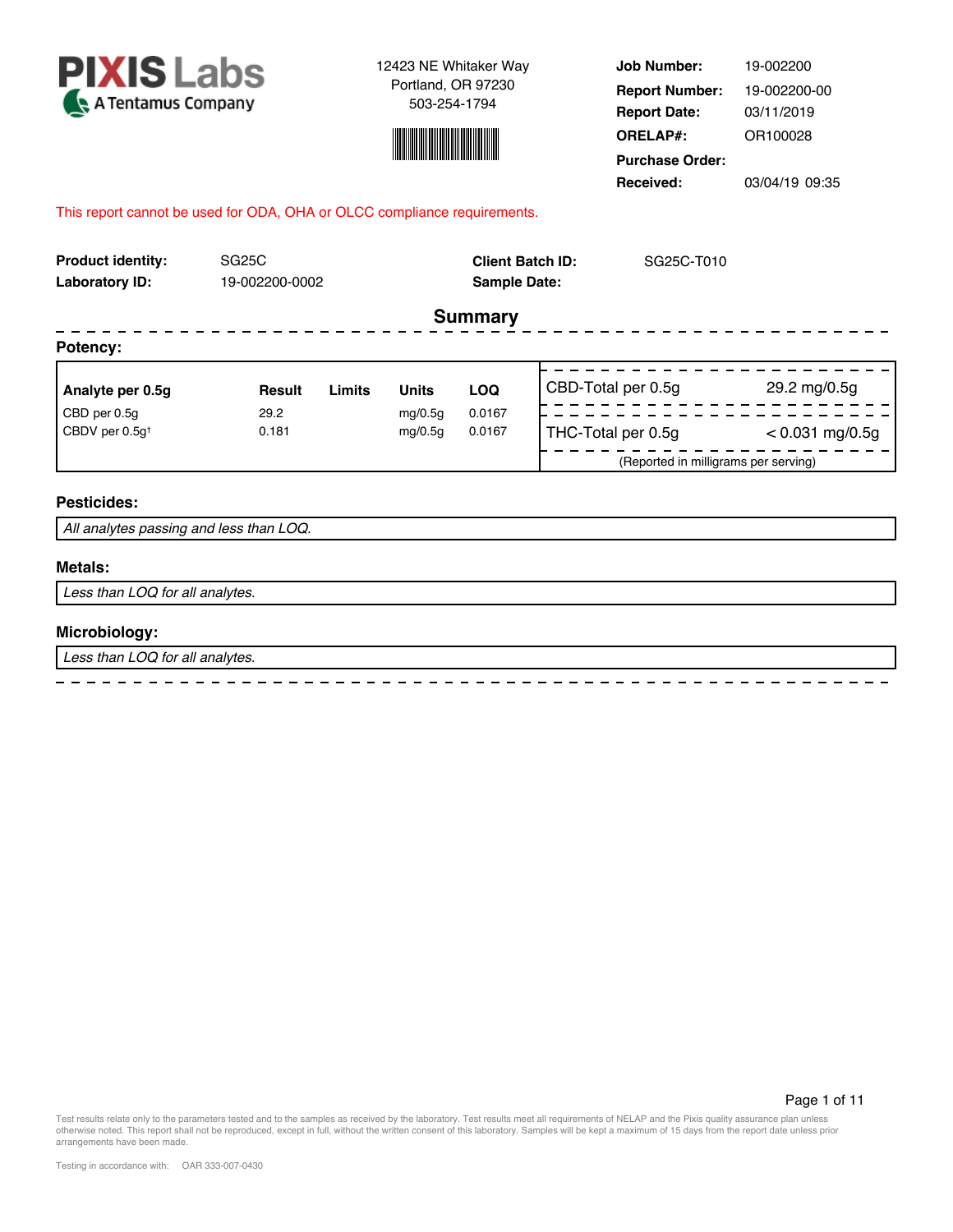



**Job Number: Report Date: ORELAP#:** 03/11/2019 OR100028 **Received:** 03/04/19 09:35 **Purchase Order:** 19-002200 **Report Number:** 19-002200-00

## This report cannot be used for ODA, OHA or OLCC compliance requirements.

| Customer:                | My CBD Test      |
|--------------------------|------------------|
| <b>Product identity:</b> | <b>SG25C</b>     |
| <b>Client/Metrc ID:</b>  | ٠                |
| <b>Sample Date:</b>      |                  |
| Laboratory ID:           | 19-002200-0002   |
| <b>Relinguished by:</b>  | Received By Mail |
| Temp:                    | 14 1 °C          |
| <b>Client Batch ID:</b>  | SG25C-T010       |
| Serving Size #1:         | 0.5 g            |

# **Sample Results**

| Potency per 0.5g                     |         |        | Batch: 1901932 |            |                                   |                   |              |
|--------------------------------------|---------|--------|----------------|------------|-----------------------------------|-------------------|--------------|
| Analyte                              | Result  | Limits | <b>Units</b>   | <b>LOQ</b> | Analyze                           | Method            | <b>Notes</b> |
| CBC per $0.5g†$                      | $<$ LOQ |        | mg/0.5g        | 0.0167     | 03/08/19                          | J AOAC 2015 V98-6 |              |
| CBC-A per $0.5q^+$                   | $<$ LOQ |        | mg/0.5g        | 0.0167     | 03/08/19                          | J AOAC 2015 V98-6 |              |
| CBC-Total per 0.5g <sup>+</sup>      | $<$ LOQ |        | mg/0.5g        | 0.0313     | 03/08/19                          | J AOAC 2015 V98-6 |              |
| CBD per 0.5q                         | 29.2    |        | mg/0.5g        | 0.0167     | 03/08/19                          | J AOAC 2015 V98-6 |              |
| CBD-A per 0.5g                       | $<$ LOQ |        | mg/0.5g        | 0.0167     | 03/08/19                          | J AOAC 2015 V98-6 |              |
| CBD-Total per 0.5g                   | 29.2    |        | mg/0.5g        | 0.0313     | 03/08/19                          | J AOAC 2015 V98-6 |              |
| CBDV per 0.5g <sup>+</sup>           | 0.181   |        | mg/0.5g        | 0.0167     | 03/08/19                          | J AOAC 2015 V98-6 |              |
| CBDV-A per 0.5g <sup>+</sup>         | $<$ LOQ |        | mg/0.5g        | 0.0167     | 03/08/19                          | J AOAC 2015 V98-6 |              |
| CBDV-Total per 0.5g <sup>+</sup>     | 0.181   |        | mg/0.5g        | 0.0311     | 03/08/19                          | J AOAC 2015 V98-6 |              |
| CBG per $0.5q†$                      | $<$ LOQ |        | mg/0.5g        | 0.0167     | 03/08/19                          | J AOAC 2015 V98-6 |              |
| CBG-A per $0.5q^+$                   | $<$ LOQ |        | mg/0.5g        | 0.0167     | 03/08/19                          | J AOAC 2015 V98-6 |              |
| CBG-Total per 0.5g <sup>+</sup>      | $<$ LOQ |        | mg/0.5g        | 0.0313     | 03/08/19                          | J AOAC 2015 V98-6 |              |
| CBL per $0.5g†$                      | $<$ LOQ |        | mg/0.5g        | 0.0167     | 03/08/19                          | J AOAC 2015 V98-6 |              |
| CBN per 0.5g                         | $<$ LOQ |        | mg/0.5g        | 0.0167     | 03/08/19                          | J AOAC 2015 V98-6 |              |
| $\Delta$ 8-THC per 0.5g <sup>+</sup> | $<$ LOQ |        | mg/0.5g        | 0.0167     | 03/08/19                          | J AOAC 2015 V98-6 |              |
| $\Delta$ 9-THC per 0.5g              | $<$ LOQ |        | mg/0.5g        | 0.0167     | 03/08/19                          | J AOAC 2015 V98-6 |              |
| THC-A per 0.5g                       | $<$ LOQ |        | mg/0.5g        | 0.0167     | 03/08/19                          | J AOAC 2015 V98-6 |              |
| THC-Total per 0.5g                   | $<$ LOQ |        | mg/0.5g        | 0.0313     | 03/08/19                          | J AOAC 2015 V98-6 |              |
| THCV per 0.5g <sup>+</sup>           | $<$ LOQ |        | mg/0.5g        | 0.0167     | 03/08/19                          | J AOAC 2015 V98-6 |              |
| THCV-A per $0.5q^+$                  | $<$ LOQ |        | mg/0.5g        | 0.0167     | 03/08/19                          | J AOAC 2015 V98-6 |              |
| THCV-Total per 0.5g <sup>+</sup>     | $<$ LOQ |        | mg/0.5g        | 0.0311     | 03/08/19<br>--------------------- | J AOAC 2015 V98-6 |              |

| <b>Microbiology</b> |        |        |           |     |         |         |                                                     |       |
|---------------------|--------|--------|-----------|-----|---------|---------|-----------------------------------------------------|-------|
| Analyte             | Result | Limits | Units     | LOQ | Batch   | Analvze | Method                                              | Notes |
| Mold                | < LOQ  |        | cfu/g 100 |     | 1901806 |         | 03/08/19 AOAC 997.02 (Petrifilm)<br>$\mathsf{X}$    |       |
| Yeast               | 100    |        | cfu/a     | 100 | 1901806 |         | 03/08/19    AOAC 997.02 (Petrifilm)<br>$\mathsf{X}$ |       |
|                     |        |        |           |     |         |         |                                                     |       |

Page 2 of 11

Test results relate only to the parameters tested and to the samples as received by the laboratory. Test results meet all requirements of NELAP and the Pixis quality assurance plan unless<br>otherwise noted. This report shall arrangements have been made.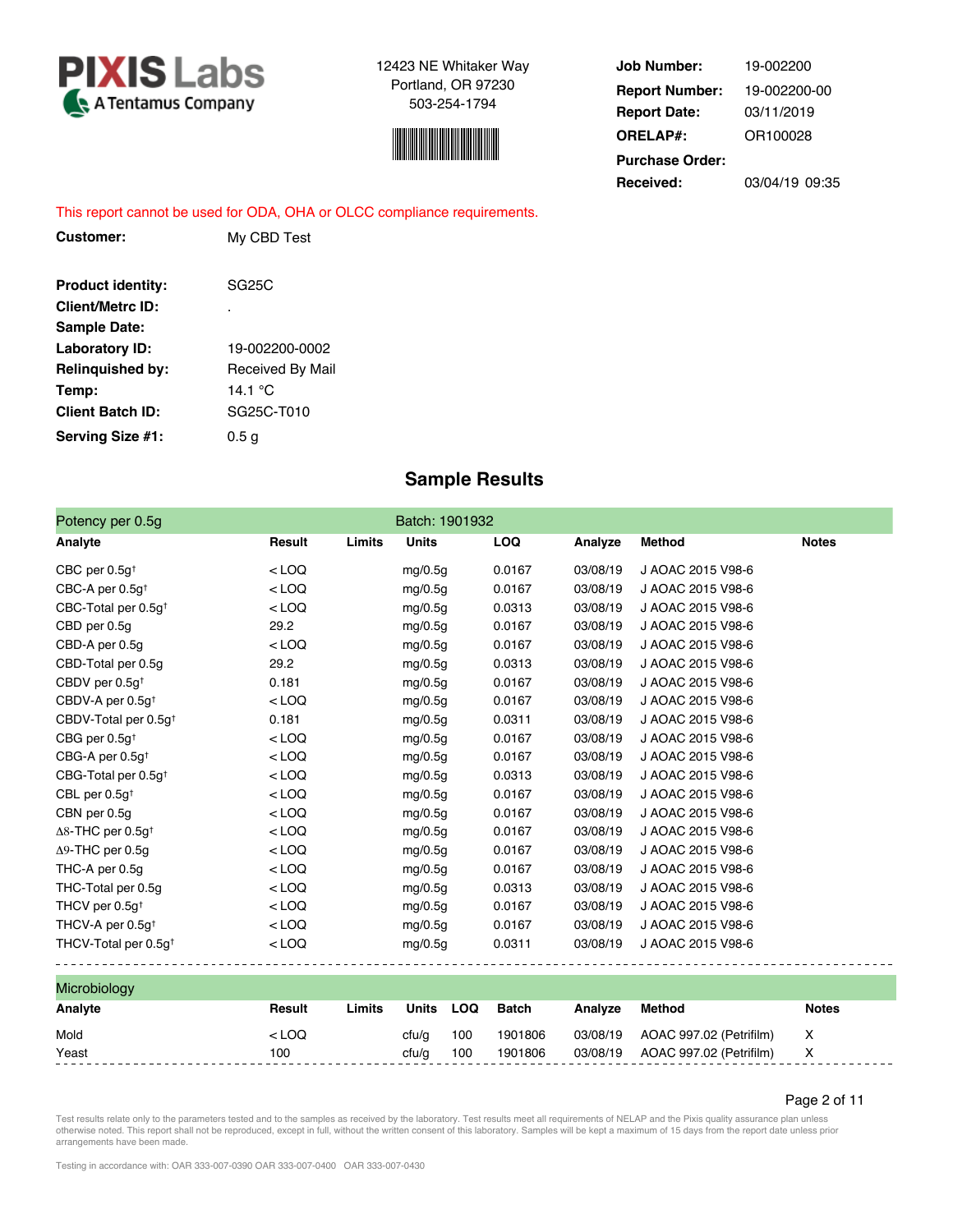



**Job Number: Report Date: ORELAP#:** 03/11/2019 OR100028 **Received:** 03/04/19 09:35 **Purchase Order:** 19-002200 **Report Number:** 19-002200-00

# This report cannot be used for ODA, OHA or OLCC compliance requirements.

| <b>Pesticides</b>  |         |      |                         | Method AOAC 2007.01 & EN 15662 (mod) Units mg/kg Batch 1901961 |         |       | Analyze 03/08/19 10:12 AM |
|--------------------|---------|------|-------------------------|----------------------------------------------------------------|---------|-------|---------------------------|
| Analyte            | Result  |      | Limits LOQ Status Notes | Analyte                                                        | Result  |       | Limits LOQ Status Notes   |
| Abamectin          | $<$ LOQ | 0.50 | 0.250 pass              | Acephate                                                       | $<$ LOQ | 0.40  | 0.250 pass                |
| Acequinocyl        | < LOQ   | 2.0  | $1.00$ pass             | Acetamiprid                                                    | < LOQ   | 0.20  | $0.100$ pass              |
| Aldicarb           | $<$ LOQ | 0.40 | 0.200 pass              | Azoxystrobin                                                   | $<$ LOQ | 0.20  | $0.100$ pass              |
| Bifenazate         | $<$ LOQ | 0.20 | $0.100$ pass            | Bifenthrin                                                     | $<$ LOQ | 0.20  | $0.100$ pass              |
| <b>Boscalid</b>    | $<$ LOQ | 0.40 | $0.100$ pass            | Carbaryl                                                       | $<$ LOQ | 0.20  | 0.100 pass                |
| Carbofuran         | $<$ LOQ | 0.20 | $0.100$ pass            | Chlorantraniliprole                                            | < LOQ   | 0.20  | $0.100$ pass              |
| Chlorfenapyr       | $<$ LOQ | 1.0  | 0.500 pass              | Chlorpyrifos                                                   | $<$ LOQ | 0.20  | 0.100 pass                |
| Clofentezine       | $<$ LOQ | 0.20 | $0.100$ pass            | Cyfluthrin (incl.                                              | $<$ LOQ | $1.0$ | 0.500 pass                |
| Cypermethrin       | $<$ LOQ | 1.0  | 0.500 pass              | Daminozide                                                     | $<$ LOQ | 1.0   | 0.500 pass                |
| Diazinon           | $<$ LOQ | 0.20 | $0.100$ pass            | Dichlorvos                                                     | < LOQ   | 1.0   | $0.500$ pass              |
| Dimethoate         | $<$ LOQ | 0.20 | $0.100$ pass            | Ethoprophos                                                    | $<$ LOQ | 0.20  | $0.100$ pass              |
| Etofenprox         | $<$ LOQ | 0.40 | 0.200 pass              | Etoxazol                                                       | $<$ LOQ | 0.20  | $0.100$ pass              |
| Fenoxycarb         | $<$ LOQ | 0.20 | $0.100$ pass            | Fenpyroximat                                                   | $<$ LOQ | 0.40  | $0.200$ pass              |
| Fipronil           | $<$ LOQ | 0.40 | $0.200$ pass            | Flonicamid                                                     | < LOQ   | 1.0   | $0.400$ pass              |
| Fludioxonil        | $<$ LOQ | 0.40 | 0.200 pass              | Hexythiazox                                                    | $<$ LOQ | 1.0   | 0.400 pass                |
| Imazalil           | $<$ LOQ | 0.20 | $0.100$ pass            | Imidacloprid                                                   | $<$ LOQ | 0.40  | $0.200$ pass              |
| Kresoxim-methyl    | $<$ LOQ | 0.40 | 0.200 pass              | Malathion                                                      | $<$ LOQ | 0.20  | $0.100$ pass              |
| Metalaxyl          | $<$ LOQ | 0.20 | $0.100$ pass            | Methiocarb                                                     | $<$ LOQ | 0.20  | $0.100$ pass              |
| Methomyl           | $<$ LOQ | 0.40 | 0.200 pass              | <b>MGK-264</b>                                                 | $<$ LOQ | 0.20  | $0.100$ pass              |
| Myclobutanil       | $<$ LOQ | 0.20 | $0.100$ pass            | Naled                                                          | $<$ LOQ | 0.50  | 0.250 pass                |
| Oxamyl             | $<$ LOQ | 1.0  | 0.500 pass              | Paclobutrazole                                                 | $<$ LOQ | 0.40  | 0.200 pass                |
| Parathion-Methyl   | $<$ LOQ | 0.20 | 0.200 pass              | Permethrin                                                     | < LOQ   | 0.20  | $0.100$ pass              |
| Phosmet            | $<$ LOQ | 0.20 | $0.100$ pass            | Piperonyl butoxide                                             | $<$ LOQ | 2.0   | $1.00$ pass               |
| Prallethrin        | $<$ LOQ | 0.20 | $0.100$ pass            | Propiconazole                                                  | $<$ LOQ | 0.40  | 0.200 pass                |
| Propoxur           | $<$ LOQ | 0.20 | $0.100$ pass            | Pyrethrin I (total)                                            | $<$ LOQ | 1.0   | 0.500 pass                |
| Pyridaben          | $<$ LOQ | 0.20 | $0.100$ pass            | Spinosad                                                       | < LOQ   | 0.20  | $0.100$ pass              |
| Spiromesifen       | $<$ LOQ | 0.20 | $0.100$ pass            | Spirotetramat                                                  | $<$ LOQ | 0.20  | $0.100$ pass              |
| Spiroxamin         | $<$ LOQ | 0.40 | 0.200 pass              | Tebuconazol                                                    | $<$ LOQ | 0.40  | 0.200 pass                |
| Thiacloprid        | $<$ LOQ | 0.20 | 0.100 pass              | Thiamethoxam                                                   | $<$ LOQ | 0.20  | $0.100$ pass              |
| Trifloxystrobin    | $<$ LOQ | 0.20 | $0.100$ pass            |                                                                |         |       |                           |
| M <sub>other</sub> |         |      |                         |                                                                |         |       |                           |

| 1710 www |         |        |       |     |                |          |                    |              |
|----------|---------|--------|-------|-----|----------------|----------|--------------------|--------------|
| Analyte  | Result  | Limits | Units | LOQ | Batch          | Analyze  | Method             | <b>Notes</b> |
| Arsenic  | $<$ LOQ |        | mg/kg |     | 0.0495 1901925 | 03/06/19 | AOAC 2013.06 (mod) | Х            |
| Cadmium  | $<$ LOQ |        | mg/kg |     | 0.0495 1901925 | 03/06/19 | AOAC 2013.06 (mod) | х            |
| Lead     | $<$ LOQ |        | mg/kg |     | 0.0495 1901925 | 03/06/19 | AOAC 2013.06 (mod) | х            |
| Mercury  | $<$ LOQ |        | mg/kg |     | 0.0248 1901925 | 03/06/19 | AOAC 2013.06 (mod) | х            |

Page 3 of 11

 $=$   $=$ 

Test results relate only to the parameters tested and to the samples as received by the laboratory. Test results meet all requirements of NELAP and the Pixis quality assurance plan unless<br>otherwise noted. This report shall arrangements have been made.